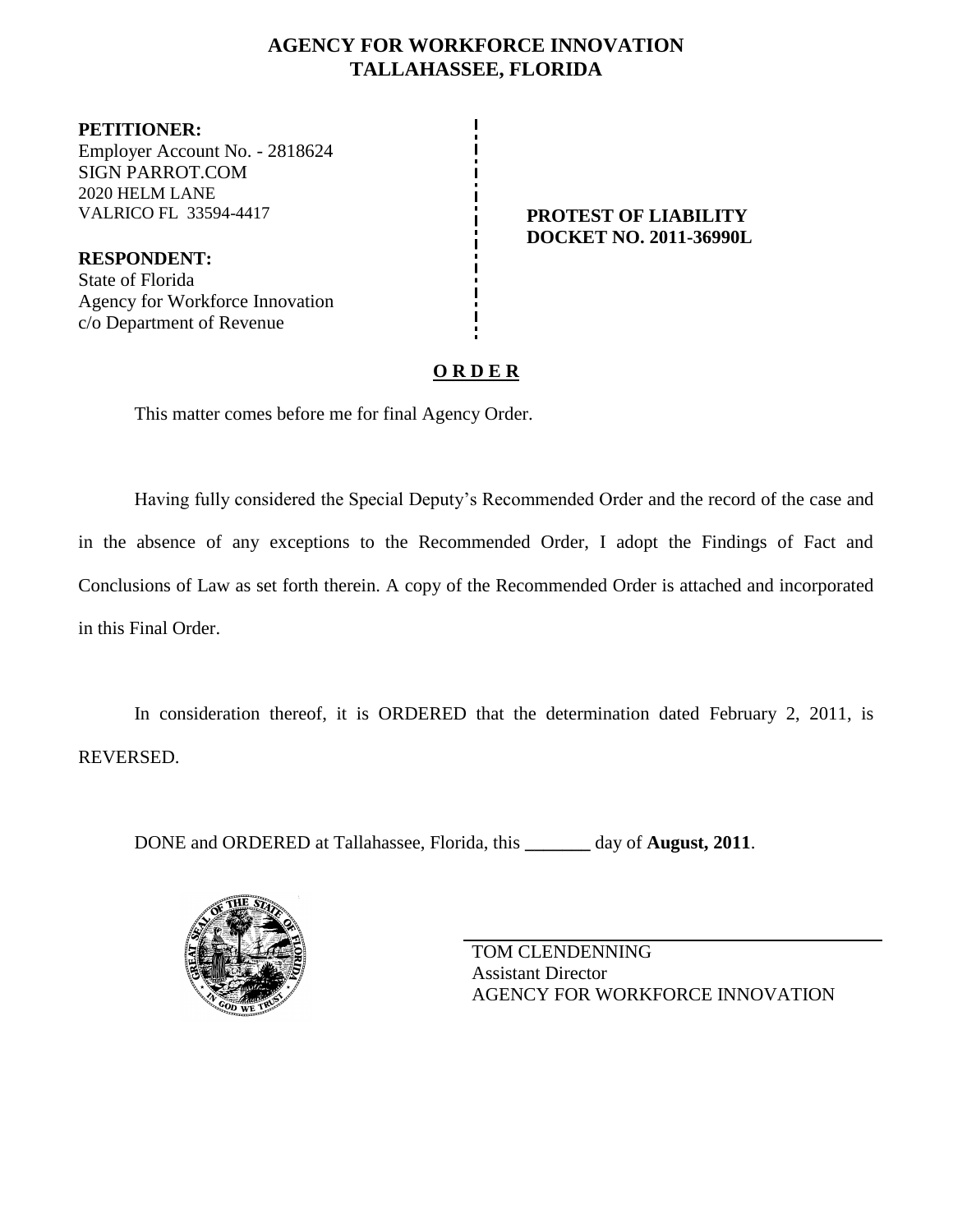### **AGENCY FOR WORKFORCE INNOVATION Unemployment Compensation Appeals**

MSC 345 CALDWELL BUILDING 107 EAST MADISON STREET TALLAHASSEE FL 32399-4143

### **PETITIONER:**

Employer Account No. - 2818624 SIGN PARROT.COM ATTN: JOHN WEBBER 2020 HELM LANE VALRICO FL 33594-4417

#### **PROTEST OF LIABILITY DOCKET NO. 2011-36990L**

# **RESPONDENT:**

State of Florida Agency for Workforce Innovation c/o Department of Revenue

# **RECOMMENDED ORDER OF SPECIAL DEPUTY**

TO: Assistant Director Agency for Workforce Innovation

This matter comes before the undersigned Special Deputy pursuant to the Petitioner's protest of the Respondent's determination dated February 2, 2011.

After due notice to the parties, a telephone hearing was held on June 23, 2011. The Petitioner, represented by its president, appeared and testified. The Petitioner's treasurer testified as a witness. The Respondent, represented by a Department of Revenue Tax Specialist II, appeared and testified.

The record of the case, including the recording of the hearing and any exhibits submitted in evidence, is herewith transmitted. Proposed Findings of Fact and Conclusions of Law were not received.

### **Issue:**

Whether services performed for the Petitioner by the Joined Party and other individuals working as vehicle wrap specs constitute insured employment pursuant to Sections 443.036(19), 443.036(21); 443.1216, Florida Statutes, and if so, the effective date of the liability.

### **Findings of Fact:**

- 1. The Petitioner is a Florida limited liability company which was formed in 2008 to operate a sign printing company. The business is managed by the Petitioner's president. In 2009 the Petitioner expanded its business to include wrapping vehicles in vinyl signs.
- 2. The Joined Party is an individual who initially approached the Petitioner as a salesman for a product that was unrelated to the sign industry. From conversations with the Joined Party the Petitioner's president learned that the Joined Party had previously performed work for several different sign companies wrapping vehicles. Vehicle wrapping was new to the Petitioner's president and the president did not know how to perform the vehicle wrapping. The Joined Party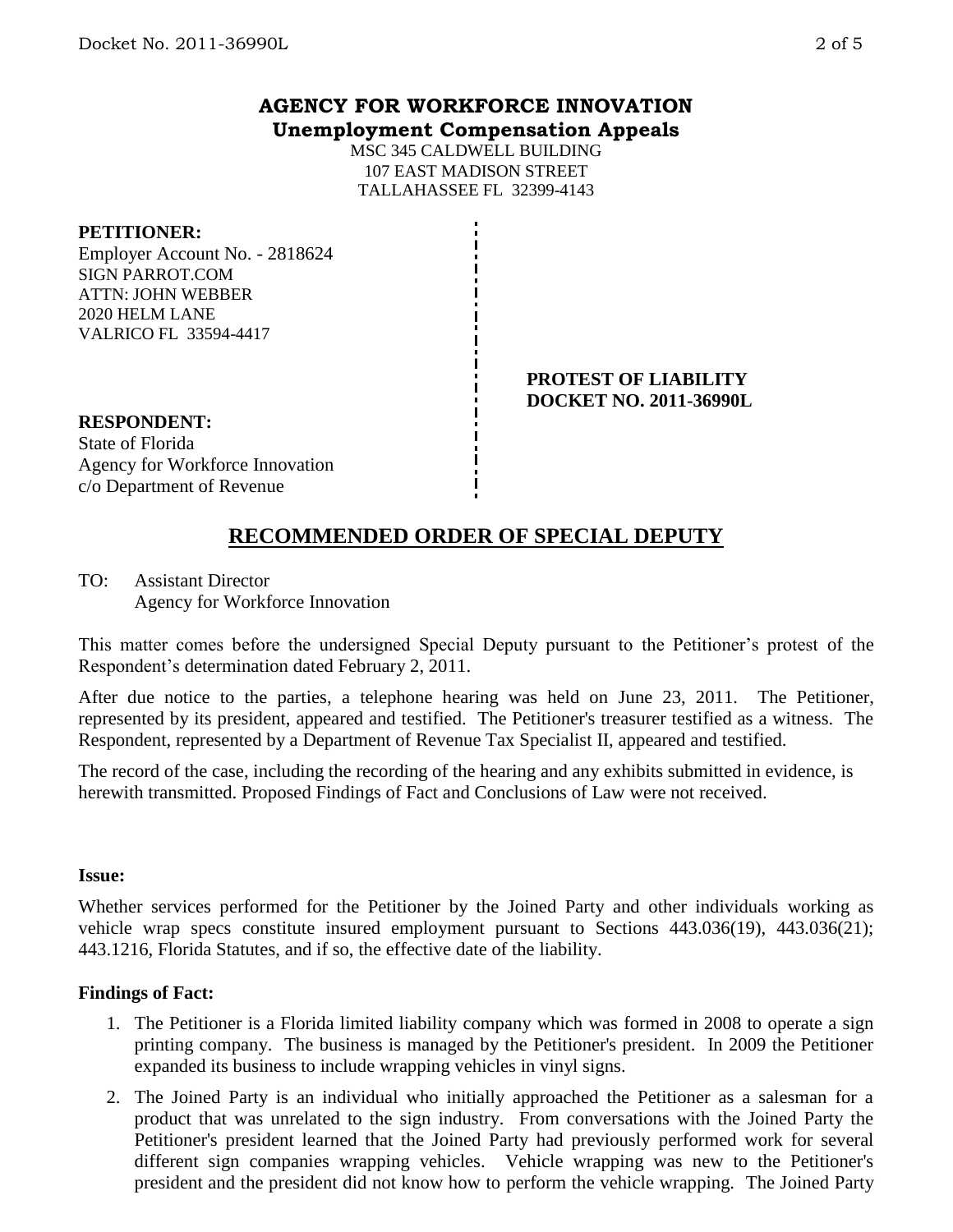represented himself as being qualified to perform the work and the Petitioner agreed to allow the Joined Party to wrap vehicles for the Petitioner.

- 3. There was no written agreement or contract between the Petitioner and the Joined Party. The only verbal agreement was that the Joined Party would perform the work on an as-needed basis and that the Petitioner would pay the Joined Party based on the amount of time needed to complete the work.
- 4. The Petitioner did not provide any training for the Joined Party because the Petitioner did not know how to perform the work.
- 5. Whenever the Petitioner had a vehicle wrap job, the Petitioner would contact the Joined Party and offer the work to the Joined Party. The Joined Party never refused any work that was offered but he was free to decline any offer. If the Joined Party had declined work the Petitioner would have contacted another installer.
- 6. The Joined Party was required to personally perform the work. He was not allowed to subcontract the work or hire others to perform the work for him.
- 7. The Petitioner did not supervise the work performed by the Joined Party.
- 8. The Joined Party told the Petitioner that, in addition to the work which the Joined Party performed for the Petitioner, the Joined Party performed similar work for other sign companies.
- 9. The Petitioner required the Joined Party to perform the work at the Petitioner's business location because the Joined Party did not have a drivers license and was not allowed to drive the vehicles belonging to the Petitioner's customers.
- 10. The Petitioner printed the vinyl wraps that were to be applied to the vehicles. The wraps were printed in sheets that were 52 inches wide and approximately five or six feet high. The sheets were self adhesive and a vehicle could be wrapped by one person. The only tool required was a squeegee.
- 11. The Petitioner kept track of the time that the Joined Party spent on each job. The Petitioner paid the Joined Party on Friday of each week based on the time worked by the Joined Party. The Petitioner did not withhold any payroll taxes from the Joined Party's pay. At the end of 2009 the Petitioner did not report the Joined Party's earnings to the Internal Revenue Service on a Form 1099-MISC or on a Form W-2.
- 12. Either party could terminate the relationship at any time without incurring liability for breach of contract.
- 13. The Petitioner was not satisfied with the quality of the Joined Party's work and the Petitioner was not satisfied with the amount of time that the Joined Party took to complete the jobs. As a result, on or about April 14, 2010, the Petitioner converted the Joined Party from independent contractor status to employee status.
- 14. After April 14, 2010, the Joined Party was required to work a set schedule. The Joined Party worked until August 27, 2010, at which time he was discharged.
- 15. At the end of 2010 the Petitioner reported the money earned by the Joined Party prior to April 14, 2010, on Form 1099-MISC as nonemployee compensation and the money the Joined Party earned after April 14, 2010, on Form W-2 as wages.

### **Conclusions of Law:**

16. The issue in this case, whether services performed for the Petitioner constitute employment subject to the Florida Unemployment Compensation Law, is governed by Chapter 443, Florida Statutes. Section 443.1216(1)(a)2., Florida Statutes, provides that employment subject to the chapter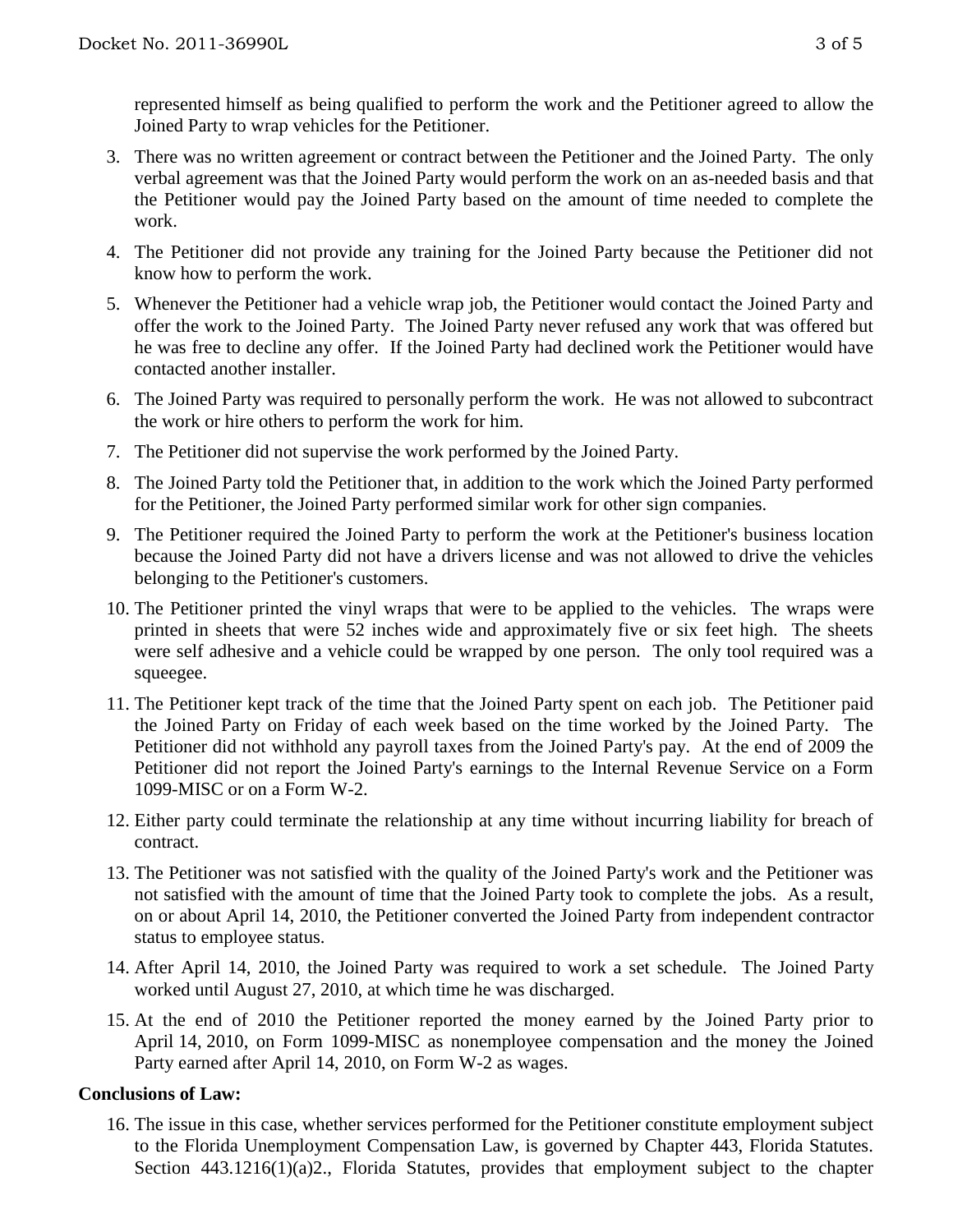includes service performed by individuals under the usual common law rules applicable in determining an employer-employee relationship.

- 17. The Supreme Court of the United States held that the term "usual common law rules" is to be used in a generic sense to mean the "standards developed by the courts through the years of adjudication." United States v. W.M. Webb, Inc., 397 U.S. 179 (1970).
- 18. The Supreme Court of Florida adopted and approved the tests in 1 Restatement of Law, Agency 2d Section 220 (1958), for use to determine if an employment relationship exists. See Cantor v. Cochran, 184 So.2d 173 (Fla. 1966); Miami Herald Publishing Co. v. Kendall, 88 So.2d 276 (Fla. 1956); Magarian v. Southern Fruit Distributors, 1 So.2d 858 (Fla. 1941); see also Kane Furniture Corp. v. R. Miranda, 506 So.2d 1061 (Fla. 2d DCA 1987).
- 19. Restatement of Law is a publication, prepared under the auspices of the American Law Institute, which explains the meaning of the law with regard to various court rulings. The Restatement sets forth a nonexclusive list of factors that are to be considered when judging whether a relationship is an employment relationship or an independent contractor relationship.
- 20. 1 Restatement of Law, Agency 2d Section 220 (1958) provides:
	- (1) A servant is a person employed to perform services for another and who, in the performance of the services, is subject to the other's control or right of control.
	- (2) The following matters of fact, among others, are to be considered:
		- (a) the extent of control which, by the agreement, the business may exercise over the details of the work;
		- (b) whether or not the one employed is engaged in a distinct occupation or business;
		- (c) the kind of occupation, with reference to whether, in the locality, the work is usually done under the direction of the employer or by a specialist without supervision;
		- (d) the skill required in the particular occupation;
		- (e) whether the employer or the worker supplies the instrumentalities, tools, and the place of work for the person doing the work;
		- (f) the length of time for which the person is employed;
		- (g) the method of payment, whether by the time or by the job;
		- (h) whether or not the work is a part of the regular business of the employer;
		- (i) whether or not the parties believe they are creating the relation of master and servant;
		- (j) whether the principal is or is not in business.
- 21. Comments in the Restatement explain that the word "servant" does not exclusively connote manual labor, and the word "employee" has largely replaced "servant" in statutes dealing with various aspects of the working relationship between two parties.
- 22. In Department of Health and Rehabilitative Services v. Department of Labor & Employment Security, 472 So.2d 1284 (Fla.  $1<sup>st</sup>$  DCA 1985) the court confirmed that the factors listed in the Restatement are the proper factors to be considered in determining whether an employer-employee relationship exists. However, in citing La Grande v. B&L Services, Inc., 432 So.2d 1364, 1366 (Fla.  $1<sup>st</sup> DCA$  1983), the court acknowledged that the question of whether a person is properly classified an employee or an independent contractor often cannot be answered by reference to "hard and fast" rules, but rather must be addressed on a case-by-case basis.
- 23. According to the Petitioner's witnesses there was no written agreement or contract between the Petitioner and the Joined Party. The testimony also reveals that there was no verbal agreement that defined the nature of the relationship. The only agreement was that the Joined Party would perform the work and that the Petitioner would pay the Joined Party for the work performed.
- 24. In Keith v. News & Sun Sentinel Co., 667 So.2d 167 (Fla. 1995) the Court held that in determining the status of a working relationship, the agreement between the parties should be